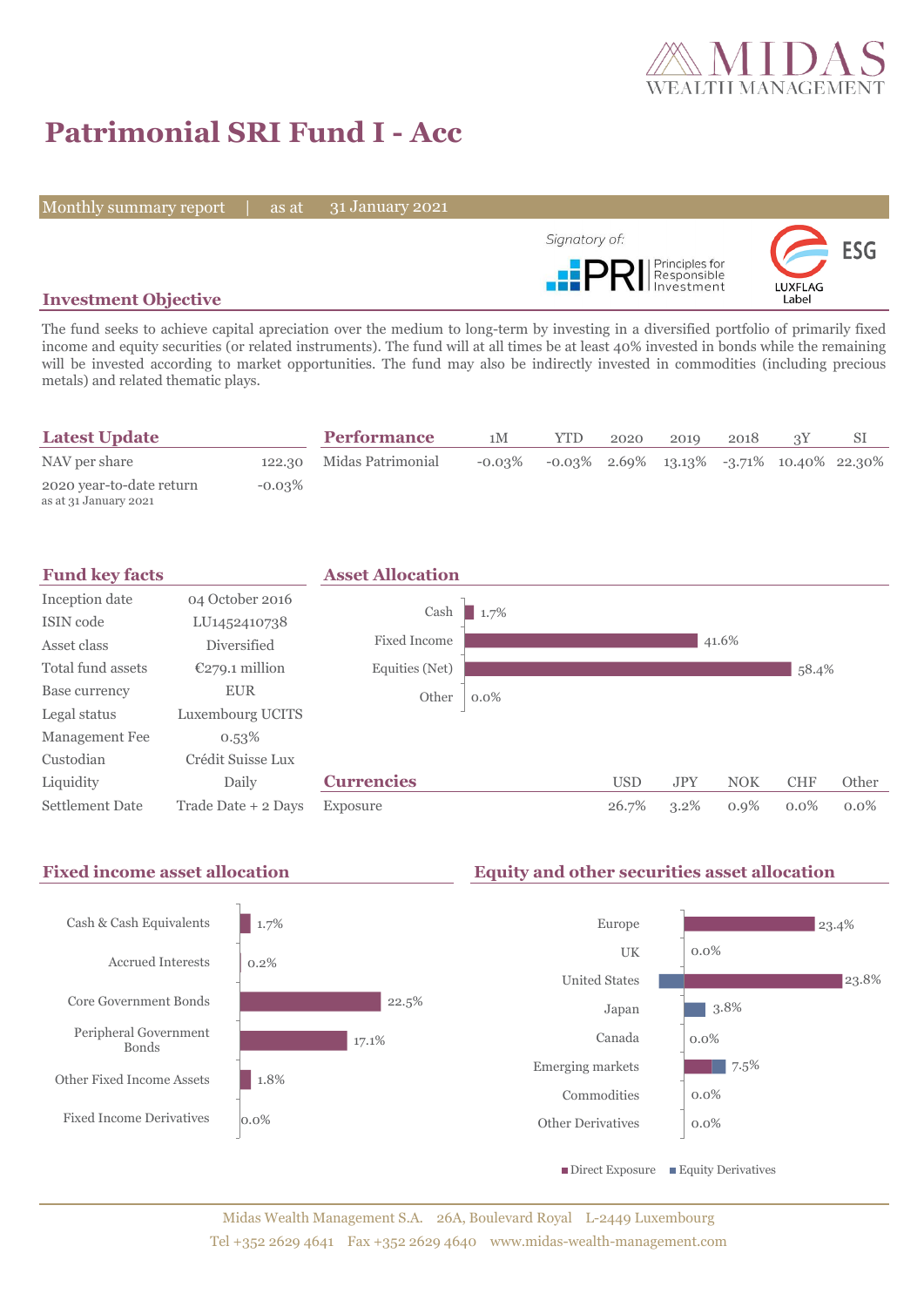

# **Patrimonial SRI Fund I - Acc**

Monthly summary report | as at

31 January 2021

| Top 10 fixed income holdings                       | Rating    | Weight  |            | <b>Fixed income rating breakdown</b> |       |
|----------------------------------------------------|-----------|---------|------------|--------------------------------------|-------|
| NETHERLANDS GOVT: NETHER 3 1/4 07/15/21            | AAA       | 3.6%    |            |                                      |       |
| FRANCE O.A.T.: FRTR 1 1/4 05/25/36                 | AA        | 2.0%    | AAA        |                                      | 28.7% |
| BTPS : BTPS $1.07/15/22$                           | BBB-      | 1.9%    | AA         |                                      | 20.6% |
| REP OF POLAND: POLAND 0 02/10/25                   | $A-$      | 1.9%    | А          | 9.5%                                 |       |
| DEUTSCHLAND REP: DBR o 08/15/29                    | AAA       | 1.8%    | <b>BBB</b> |                                      | 35.4% |
| BTPS : BTPS $2 \frac{1}{2} \frac{11}{15} \cdot 25$ | BBB-      | 1.6%    | <b>BB</b>  | $5.9\%$                              |       |
| EUROPEAN INVT BK : EIB o $3/8$ o7/16/25            | AAA       | $1.5\%$ | B          | $0.0\%$                              |       |
| AGENCE FRANCAISE : AGFRNC 0 1/8 11/15/23           | AA        | $1.5\%$ | CCC        | $0.0\%$                              |       |
| BTPS: BTPS 0.35 02/01/25                           | BBB-      | $1.5\%$ |            |                                      |       |
| BUNDESSCHATZANW: BKO 0 03/11/22                    | <b>NR</b> | 1.5%    | <b>NR</b>  | $0.0\%$                              |       |

| Top 10 equity holdings           | Sector                        | Weight |
|----------------------------------|-------------------------------|--------|
| ALIBABA GROUP HOLDING-SP ADR     | <b>Consumer Discretionary</b> | 2.8%   |
| <b>ALTICE NV -A</b>              | <b>Communication Services</b> | 2.6%   |
| AMAZON.COM INC                   | <b>Consumer Discretionary</b> | 2.2%   |
| <b>BROADCOM INC</b>              | <b>Information Technology</b> | 1.8%   |
| NVIDIA CORP                      | <b>Information Technology</b> | 1.7%   |
| <b>MICROSOFT CORP</b>            | <b>Information Technology</b> | 1.7%   |
| <b>FREY</b>                      | Real Estate                   | 1.7%   |
| UNITEDHEALTH GROUP INC           | Health Care                   | 1.6%   |
| <b>MARVELL TECHNOLOGIES</b>      | <b>Information Technology</b> | 1.6%   |
| <b>CHECK POINT SOFTWARE TECH</b> | <b>Information Technology</b> | 1.6%   |

### **Equity sector breakdown**





# **Thematics breakdown Top 5 funds and other holdings**

| Quaero Bamboo                                    | $2.0\%$ |
|--------------------------------------------------|---------|
| iShares S&P 500 Financials Sector UCITS ETI 1.9% |         |
| iShares S&P 500 Consumer Staples Sector UC 1.0%  |         |
| iShares EURO STOXX Banks 30-15 UCITS ET 0.9%     |         |